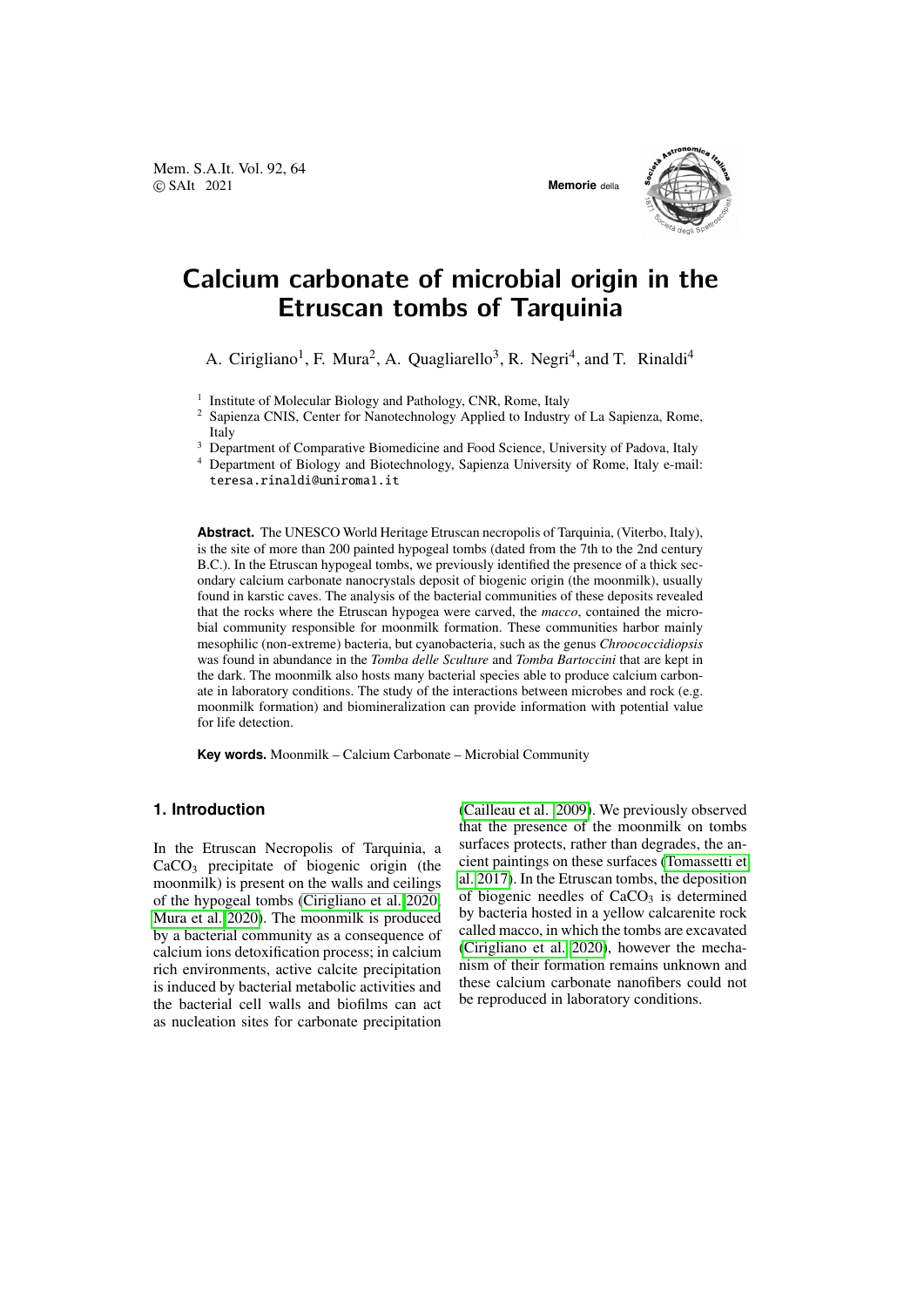

Fig. 1. Fig. 1. Barplot representing the microbial community from moonmilk samples of the Tomba Bartoccini, Tomba delle Sculture, Tomba delle Pantere, Tomba dei Leoni Rossi at the phylum (A) and genus levels (B).

The current study provides new insights in understanding the interactions between microbes and rock (moonmilk formation), between minerology and cells (fossilization) which could unravel biosignatures with potential value for life detection.

## **2. Results and Discussion**

The microbial communities analyzed in this study were sampled from the moonmilk of the *Tomba Bartoccini*, *Tomba dei Leoni Rossi*, *Tomba delle Pantere* and *Tomba delle Sculture*. The most abundant bacte-



Fig. 2. The moonmilk microbial community hosts calcifying bacteria. (A) Scanning electron micrographs of a biocalcification induced by a bacterial strain; the calcite produced by the bacterial strain has a spherulite shape. Progressive magnifications (B to D) of the calcium carbonate shown in (A) revealed the presence of calcified bacteria on the surface (white arrows).

rial phyla present in the moonmilk were *Acidobacteria*, *Actinobacteria*, *Cyanobacteria* and *Proteobacteria* (Fig. 1A) with a high similarity to the bacterial communities present in tombs located in close proximity [\(Cirigliano](#page-2-0) [et al. 2020\)](#page-2-0). Bacteria resistant to ionizing radiation were found in the moonmilk microbial communities: *Brevundimonas* is the second-most abundant genus in *Tomba delle Pantere*, that has survival ability under simulated Martian conditions and *Truepera* is the fifth-most abundant genus in *Tomba Bartoccini* and it is also present in *Tomba delle Sculture* (Fig. 1B). Of note, in the *Tomba Bartoccini* and *Tomba delle Sculture* the microbial community hosts a high percentage of *Xenococcaceae* (Cyanobacteria): 42% and 22,8% of total genomic reads respectively (Fig. 2B). The *Chroococcidiopsis* is the mostabundant Cyanobacteria in *Tomba Bartoccini* (11.56% of total genomic reads), and in *Tomba delle Sculture* (20.9% of total genomic reads): this genus has members able to grow in harsh environmental conditions, including both high and low temperatures, high doses of ionizing radiation (up to 15 kGy), and high salinity [\(Billi et al. 2000\)](#page-2-4). While Cyanobacteria can adopt a heterotrophic lifestyle, there is a paucity of studies about heterotrophic nutrition of *Chroococcidiopsis* in complete darkness. Recently, *Chroococcidiopsis* and *Calothix* accounted for 80% of total genomic reads in deep subsurface rock samples (from 392 m to 613 m deep) in Spain (Puente-Sánchez [et al. 2018\)](#page-2-5)and in oxic subseafloor sediment millions of years old in a metabolically active form [\(Morono et al. 2020\)](#page-2-6). *Calothrix* was identified in *Tomba Bartoccini*, *Tomba dei Leoni Rossi* and *Tomba delle Sculture* and it is able to switch to heterotrophic metabolism in complete darkness. Albeit at very low abundance, the following genera of *Cyanobacteria* were also found in the Etruscan tombs: *Acaryochloris*, *Leptolyngbya*, *Pleurocapsa*, *Phormidium*, *Scytonema* and *Toxopsis* [\(Cirigliano et al. 2020\)](#page-2-0). It was recently shown that the Cyanobacteria producing chlorophyll d and f (*Leptolyngbya* and *Acaryochloris* spp.) were present limestone caves kept in complete darkness. These bac